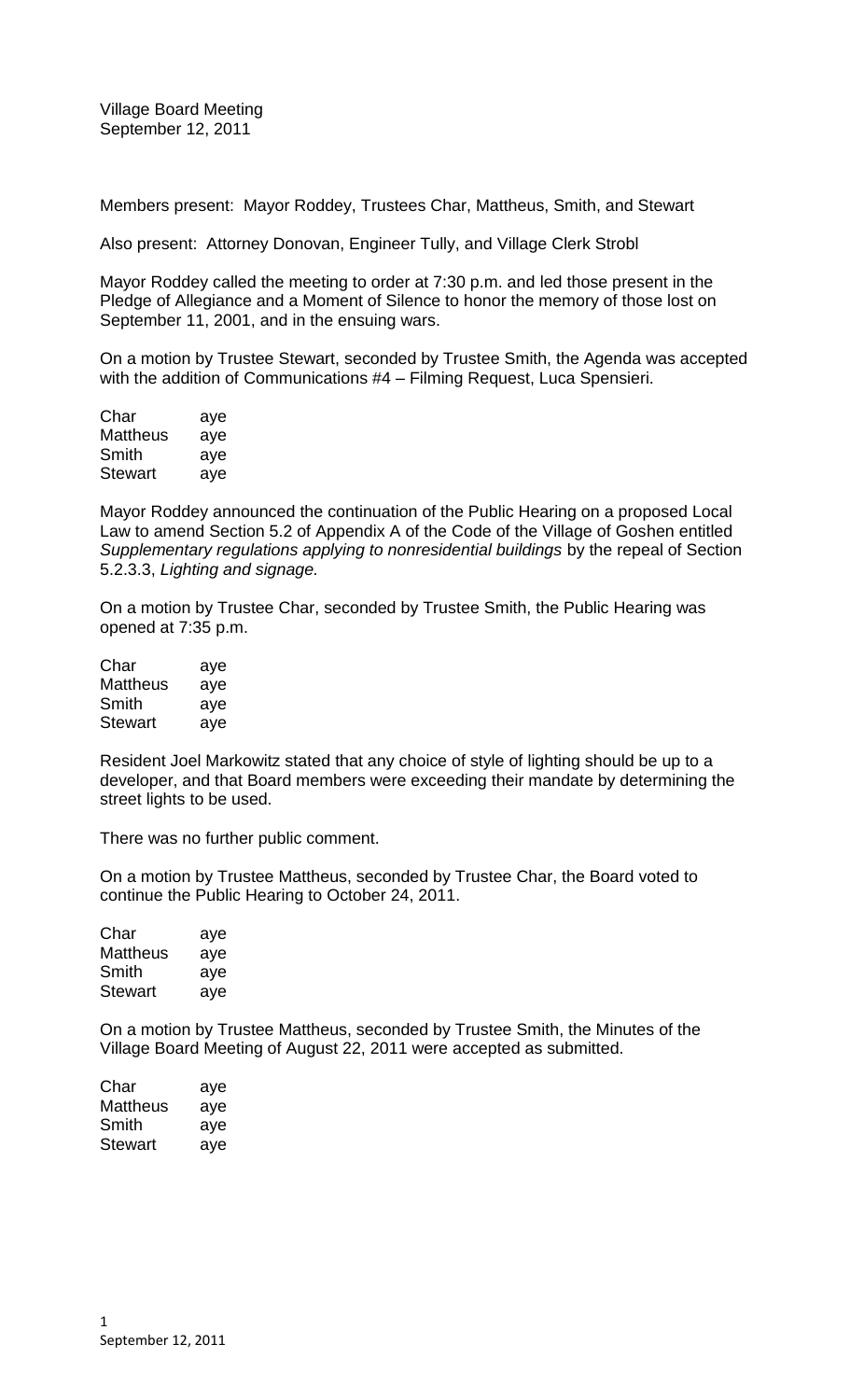## **Communications**

Mayor Roddey read a letter requesting permission to block off a section of McNally Street and Crescent Drive for the residents' 22<sup>nd</sup> annual block party on Sunday, September 18, from 2:00 to 5:00 p.m.

On a motion by Trustee Char, seconded by Trustee Smith, permission was granted for the temporary street closing.

| Char            | aye |
|-----------------|-----|
| <b>Mattheus</b> | aye |
| Smith           | aye |
| Stewart         | aye |

Mayor Roddey read the following letter to the Front Desk Manager of the Holiday Inn Express in Chester, NY:

*I would like to express my thanks to you and your staff for providing rooms to two of my officers during the recent state of emergency caused by hurricane Irene. These officers had responded for duty during the state of emergency and were unable to return home due to flooding. Your generosity allowed the officers to get much needed rest and kept them available to return to duty. I am informed that staff members Brett Carter and Nick Davino were particularly helpful and understanding of the situation, so please extend my personal thanks to them.*

*It is a great comfort for me to know that we can rely on local businesses such as yours to support our public safety efforts during a crisis. On behalf of all of the members of the Village of Goshen Police Department and a grateful community of Goshen, please accept my thanks for your generosity and assistance during a critical time.*

*Yours, most respectfully and sincerely, James C. Watt, Chief of Police*

Mayor Roddey reviewed an Alcoholic Beverage License Renewal from 170 West Main LLC.

Mayor Roddey read a letter from Luca Spensieri regarding filming in several areas of the Village.

On a motion by Trustee Mattheus, seconded by Trustee Smith, provisional permission for the filming was granted, pending adherence to Village regulations and insurance requirements.

| Char     | aye |
|----------|-----|
| Mattheus | aye |
| Smith    | aye |
| Stewart  | aye |

Items of Business

On a motion by Trustee Stewart, seconded by Trustee Smith, bills as examined by members of the Board were approved in accordance with Abstract 2011/2012 number 8; check numbers 2194 through 2259 in the amount of \$378,385.98.

| Char           | aye |
|----------------|-----|
| Mattheus       | aye |
| Smith          | ave |
| <b>Stewart</b> | ave |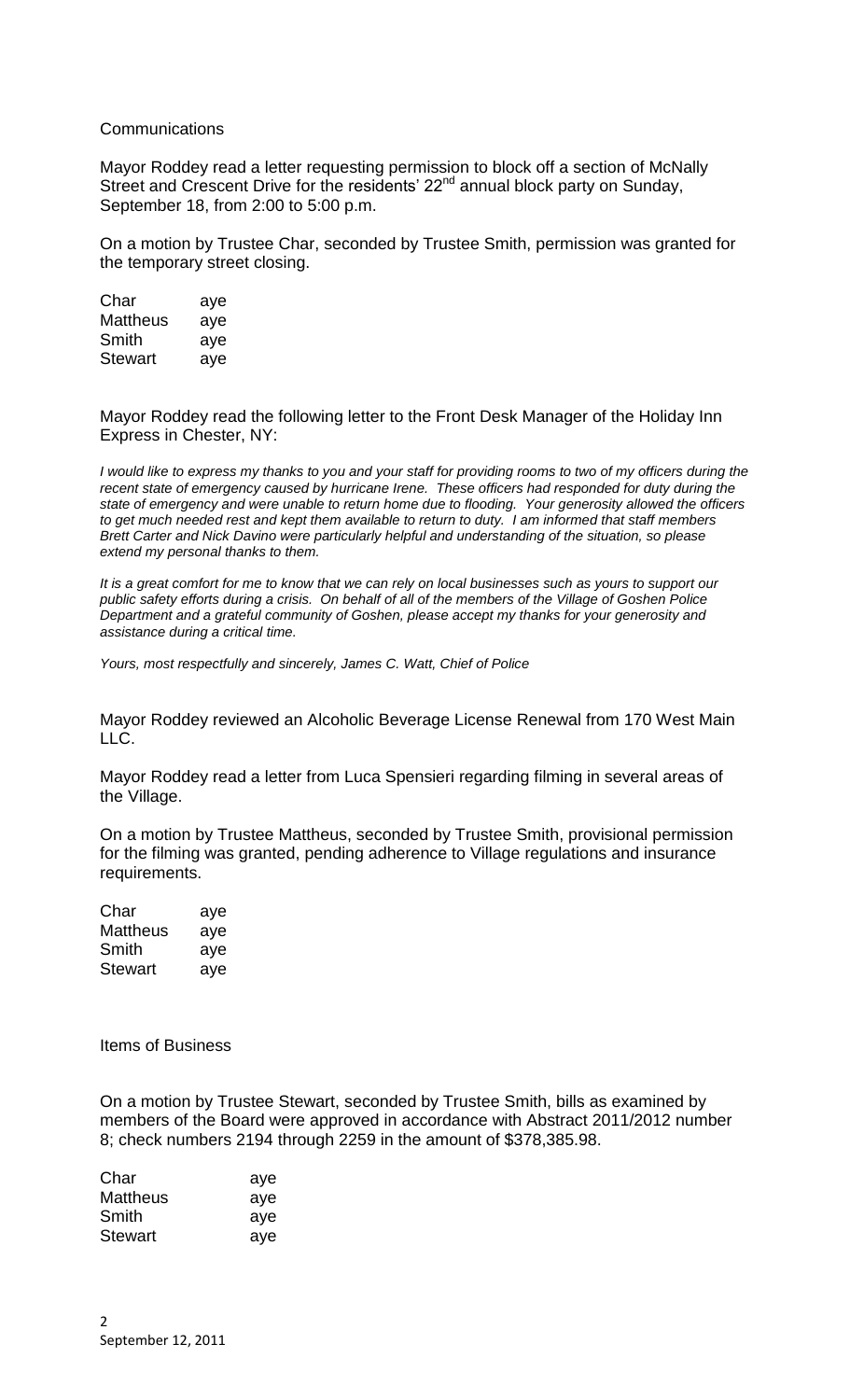Trustee Char moved the following, which was seconded by Trustee Smith:

The Village Board of the Village of Goshen hereby authorizes the Advertisement for Bid for the Sewer Trunk Line Replacement Project, and sets the bid opening for Wednesday, October 5, 2011 at 1:00 p.m. at Village Hall, 276 Main Street, Goshen NY.

Char aye Mattheus aye Smith aye Stewart aye

Trustee Char moved the following, which was seconded by Trustee Stewart:

The Mayor is hereby authorized to execute an Inter-Municipal Agreement between the Village of Goshen and the County of Orange for funding, in the amount of \$1000, for the purchase of a radar unit, on behalf of Orange County Stop-DWI.

| Char     | aye |
|----------|-----|
| Mattheus | aye |
| Smith    | aye |
| Stewart  | aye |

On a motion by Trustee Char, seconded by Trustee Smith, the Board hereby schedules a Public Hearing for October 24, 2011, at 7:30 p.m., or as soon thereafter as can be heard, for amending of the Village Code by the following addition to Chapter 54, Article V, Division 2, Section 54-205 entitled "No Parking at any Time": Orange Avenue, the northeast side, 125 feet in either direction from the center line of Parkway.

| Char     | aye |
|----------|-----|
| Mattheus | aye |
| Smith    | aye |
| Stewart  | aye |

Mayor/Trustee Comments

Trustee Mattheus acknowledged the recent passing of long-time resident Margo George.

Trustee Mattheus noted a visit to the reservoir by the DEC for the purpose of identifying storm damage. Engineer Tully further described impacts to the dam area.

Trustee Stewart stated that the Department of Public Works had obviously been very busy dealing with the worst flooding ever to hit Goshen.

Trustee Char offered thanks to the DPW and Police Departments for all their hard work in connection with Tropical Storms Irene and Lee.

Trustee Smith informed the Board that the Senior Center was used by approximately 50 Red Cross volunteers who were in the area to assist residents following the hurricane. He also thanked the DPW, Police Department, and Fire Department for all their efforts during and after the storms.

Mayor Roddey acknowledged all the efforts expended during the very challenging recent few weeks.